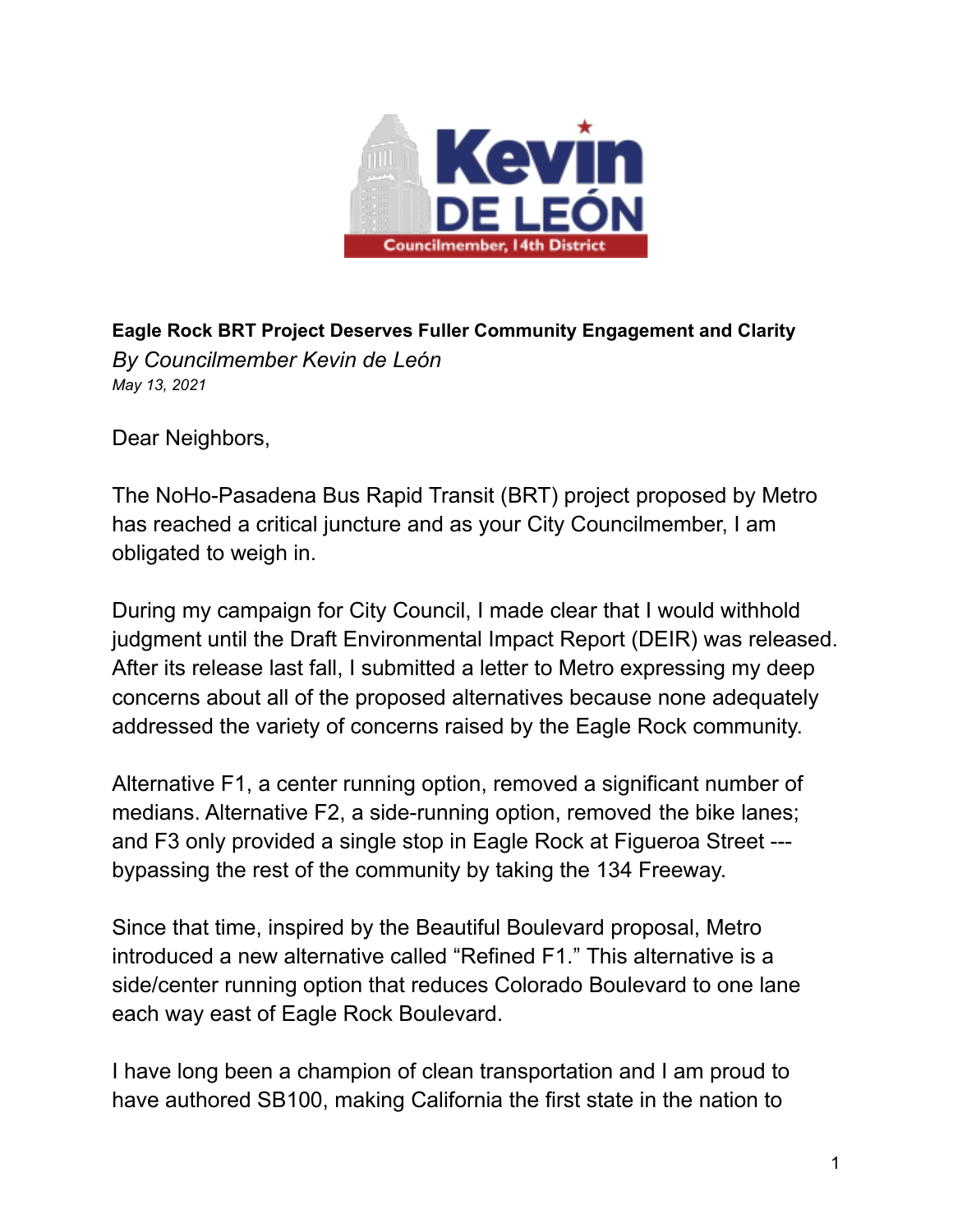commit to achieving 100% renewable energy by 2045. One of the key strategies to reach this goal is providing high-quality transportation to major destinations.

Unfortunately, this particular project has divided Eagle Rock, a community known for its dialogue surrounding important issues and the neighbor-to-neighbor relationships that sustain our "small town" experience. This community has always been willing to actively participate in conversations about Eagle Rock's future as exemplified by Take Back the Boulevard and the ongoing Rock the Boulevard initiative.

The process by which Metro has engaged to solicit feedback runs counter to years of open and transparent collaboration between local government and the Eagle Rock community. At the beginning of the year, Metro shifted gears and after one Zoom presentation to the general public a new option emerged - the proposed Refined F1 alternative, and the sole meeting on this option did not present a full picture for residents about impacts.

I applaud the efforts of the community members behind Beautiful Boulevard for their outreach and initiative but it is inappropriate for Metro to attempt to use this work to fulfill Metro's own obligation to engage the Eagle Rock community. I would not be doing my job as a Councilmember if I failed to ensure that my constituents had the opportunity to learn about this new option, raise questions, and directly engage with Metro staff about what is being proposed.

I know getting to a full consensus will be nearly impossible to achieve but we must try to engage as many people as possible. In order to do that, residents and stakeholders of Eagle Rock must feel like they have had ample opportunity to review all new options; assuming that one meeting achieves this is unrealistic.

My request of Metro is simple - now that the county is on the brink of fully reopening, they must hold a series of well-advertised and COVID-safe in-person meetings that allow the community to understand the options